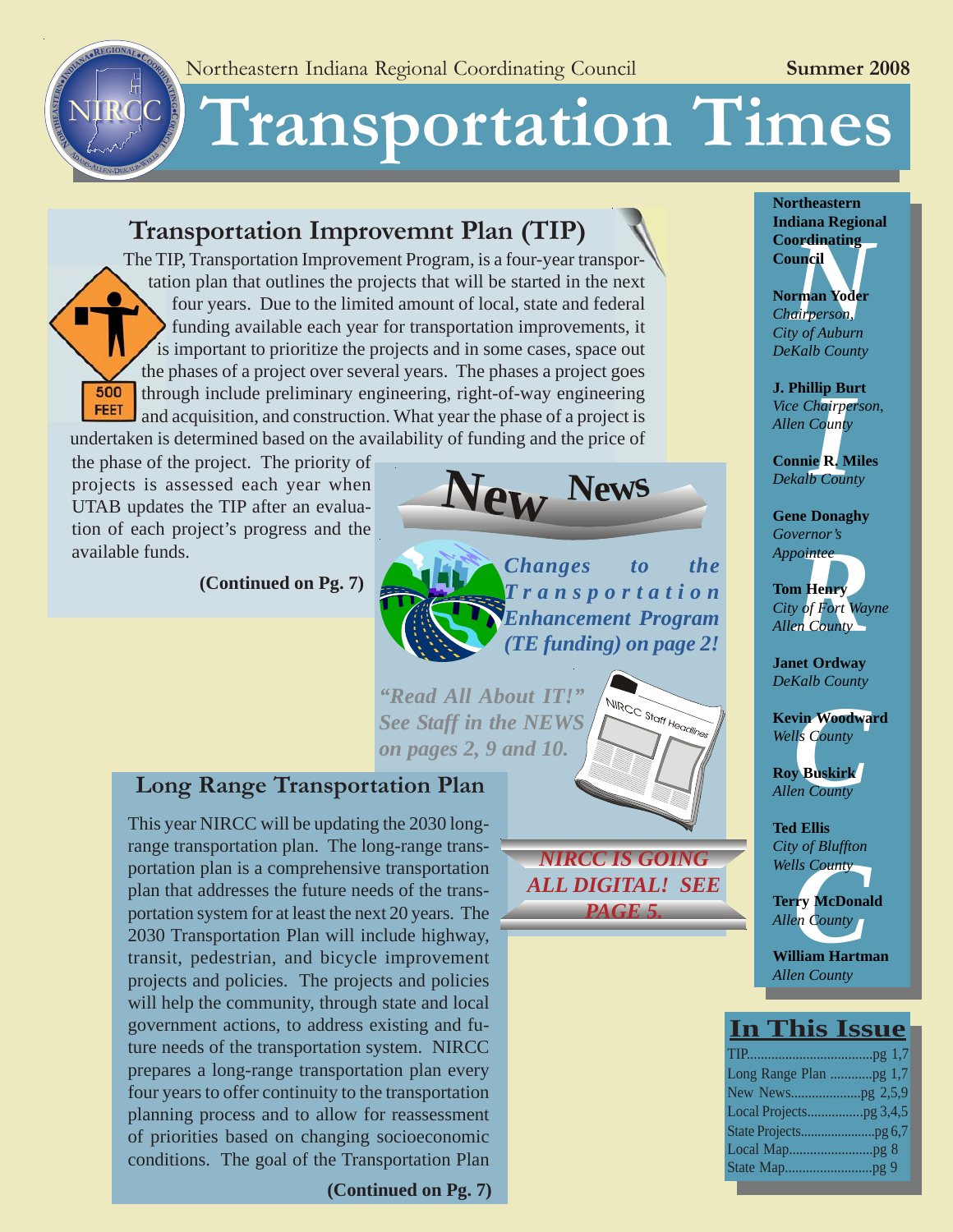#### **Urban Transportation Advisory Board**

#### **Dave Ross** *Chairperson FW City Engineer*

**Mayor Terry McDonald** *Vice Chairperson, New Haven Representative*

**Bob Kennedy** *Board of Public Works*

#### **Ken Housden** *Fort Wayne Public Transportation Corp. (Citilink)*



*Allen County Highway Director*

**Dave Holtz Jerry Halperin** *INDOT (Non-voting member)*

**Janice Osadczuk Robert Dirks** *Federal Highway Administration (Non-voitng members)*

# **Transportation News Summer 2008**



#### **Transportation Enhancement Funds**

This years Transportation Enhancement (TE) awards will be handled a little bit differently than in years past. The Indiana Department of Transportation (INDOT) has divided the total amount of money allocated for enhancement projects by urban area populations for their respective INDOT districts. The Metropolitan Planning Organizations (MPOs), like NIRCC, that are located in each INDOT district have been given a percentage of this money to distribute as they see fit for qualified enhancement projects within their urban areas. For areas outside the MPOs' urban areas the local INDOT district is responsible for allocating the remaining funds.

In the past INDOT has always received applications for Transportation Enhancement projects from all over the state. With only a certain amount of funds available, a competitive process was implemented to rank applications and distribute money accordingly. A committee had been formed to score and prioritized enhancement projects for the entire state. Now local INDOT districts and MPOs have been allocated the money to distribute locally with their own scoring or ranking process.

With about \$20 million to divide up throughout the state, the Allen County-Fort Wayne-New Haven urban area will receive about \$880,000 for its enhancement projects and the Fort Wayne INDOT District, which covers about 19 counties, will receive about \$1.7 million to distribute to its LPAs (Local Public Agencies). Each year INDOT and NIRCC will allow one new TE application per LPA in addition to ap- News-Sentinel article by Kevin Leininger.

plications requesting additional funds for existing projects. Although NIRCC and INDOT will follow the same protocol for the number of applications accepted, NIRCC will rank and prioritize its own projects within the Allen County-Fort Wayne-New Haven urban area.

This year's TE applications will be due by August 21, 2008 to either NIRCC or the local INDOT district office. If you want to see where the Allen County-Fort Wayne-New Haven urban boundary lies just click or go to [www.nircc.com/maps.htm](http://www.nircc.com/user/image/fortwayneurbanboundary.pdf) and choose the Urban Boundary Map. If you want to see where the Fort Wayne INDOT district boundaries are click or go to www.in.gov/indot/3332.htm. For applications and more information you can go to INDOT's website or the following link: [www.in.gov/indot/](http://www.in.gov/indot/6935.htm) 6935.htm.

○○○○○○○○○○○○○○○○ ○○○○○○

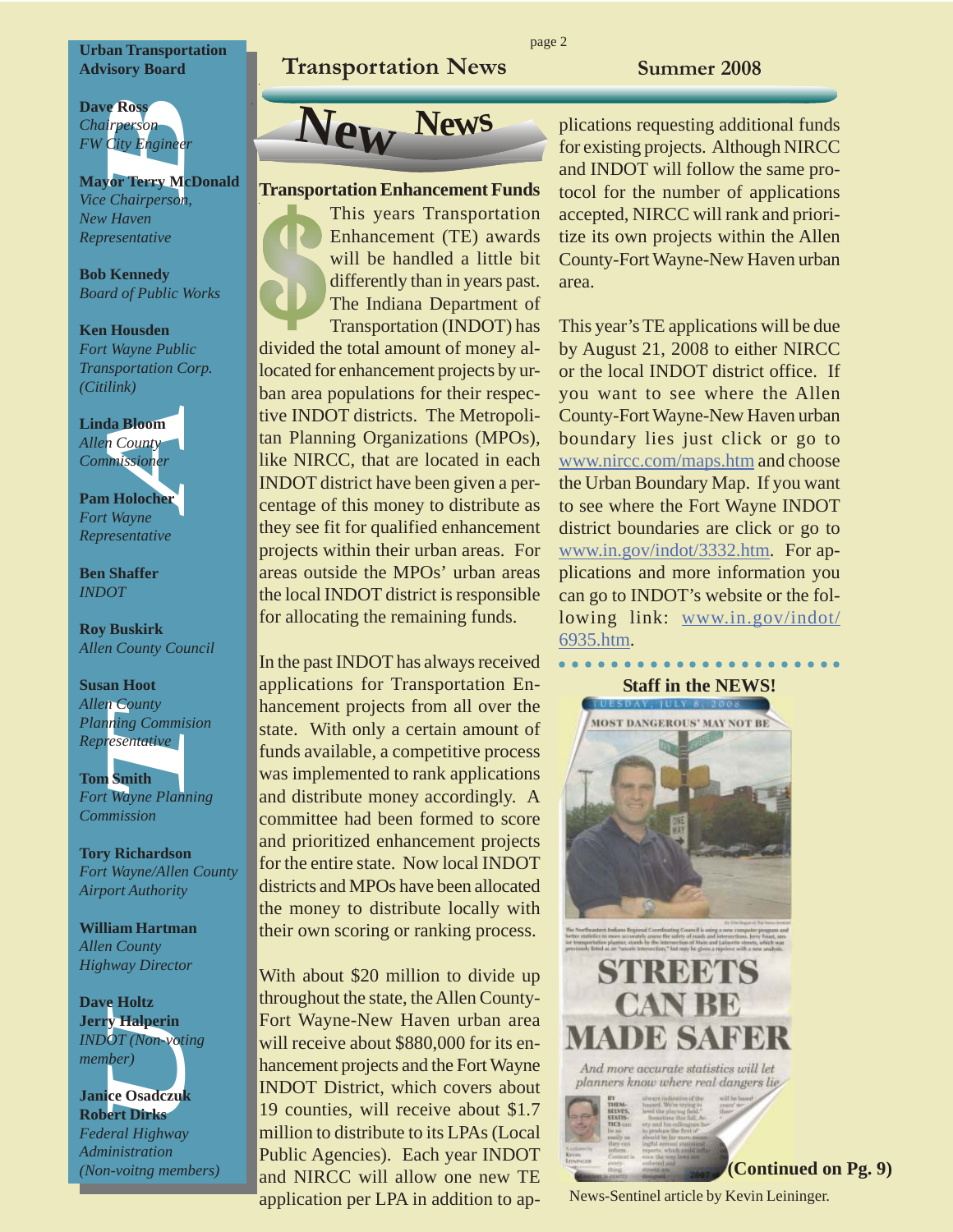# **Transportation Improvement Program - Local Highway Projects Fiscal Year 2009-2012**

page 3

**Federally and Locally funded projects**

# **FY 2009**

#### **Fiscal Year 2009 Projects**

| <b>Local Highway Projects</b>                             | <b>Phase</b> | <b>Improvement Type</b>                    |
|-----------------------------------------------------------|--------------|--------------------------------------------|
| Aboite Ctr Rd - Coventry Ln to Jefferson Blvd             | CN           | <b>Added Travel Lanes</b>                  |
| Auburn Rd - Cook Rd & Clinton St                          | PE/RW        | <b>Intersection Improvements</b>           |
| Bass Rd - Hillegas Rd to Hadley Rd                        | <b>PE</b>    | <b>Road Reconstruction</b>                 |
| Bostick Rd - Bridge over St. Mary's River                 | CN           | <b>Bridge Replacement</b>                  |
| Clinton St & Washington Center Rd                         | PE/RW/CN     | <b>Intersection Improvements</b>           |
| Coverdale Rd - from Indianapolis Rd to Airport Exp        | <b>CN</b>    | <b>Road Reconstruction</b>                 |
| Coverdale Rd - Bridge #231 over Robinson-Brindle Ditch    | <b>CN</b>    | <b>Bridge Replacement</b>                  |
| Covington Rd Trail - from West Hamilton Rd to w/o I-69    | <b>CN</b>    | <b>New Construction</b>                    |
| Dartmouth Dr & Washington Center Rd                       | <b>CN</b>    | <b>Intersection Safety Improvements</b>    |
| Dawkins Rd bridge #187 over Litzenburg Drain              | CN           | <b>Bridge Replacement</b>                  |
| Flutter Rd - from Schwartz Rd to Maplecrest Rd            | <b>RW</b>    | Road Reconstruction/Realignment            |
| Fort Wayne Urban Trails (Phase 1)                         | CN           | Streetscape/Sidewalk Improvements          |
| Johnny Appleseed Park to Shoaff Park Trail (Phase 1)      | <b>CN</b>    | <b>New Construction</b>                    |
| Maplecrest Rd - Lake Ave to SR 930                        | CN           | <b>New Construction</b>                    |
| Maplecrest Rd - Lake Ave to State Blvd                    | <b>PE</b>    | <b>Road Reconstruction</b>                 |
| Maysville/Stellhorn Rd - Koester to Maplecrest Rd         | <b>PE</b>    | <b>Added Travel Lanes</b>                  |
| Moeller Rd - Green Rd to Hartzell Rd                      | <b>RW</b>    | <b>Road Reconstruction</b>                 |
| Monroeville Rd Br #276- Over Hoffman-Lepper Drain         | CN           | <b>Small Structure Replacement</b>         |
| New Haven Depot & Corridor Project                        | CN           | <b>New Construction</b>                    |
| New Haven Pedestrian Walkways 3 & 5                       | CN           | <b>New Construction</b>                    |
| Railroad Corridor Acquisition along New York Central Line | <b>RW</b>    | Preservation                               |
| Spring St Bridge over NS Railroad                         | <b>RW</b>    | <b>Bridge Reconstruct/Intersection Imp</b> |
| State Blvd, Lahmeyer Rd & Maysville Rd Sidewalk           | <b>CN</b>    | <b>New Construction</b>                    |
| Towpath Trail & Homestead Rd Trails (Phase IV)            | CN           | <b>New Construction</b>                    |
| Towpath Trail-Rockhill Park to Ardmore/Taylor Int.        | <b>CN</b>    | <b>New Construction</b>                    |
| Wayne Trace - Pontiac St to Oxford Ave                    | <b>CN</b>    | Road Reconstruction/Realignment            |

#### **Fort Wayne Public Transportation Corporation**

Six (6) Heavy Duty Replacement Buses 35' Four (4) Replacement Minibuses (Body on Chassis) AVL/Communication Hardware/Subscription Cost Other Maintenance Equipment Hybrid Option for Replacement Six (6) Buses (funds requested) JARC - Job Access Revers Commute New Freedom

CMAQ - Transit Awareness CMAQ - Fare Free Ozone Alert Days CMAQ - Additional Peak Hour Service (1/2 Hr Peak Service) CMAQ - Biodiesel Alternative Fuel Cost Differential Capitalization of Maintenance Costs Complementary Paratransit Costs



#### **Human Service Agencies - 2008 Funding Cycle**

**1. Community Transportation Network:** Two (2) Modified Passenger Vans w/ lift - Type C (Replacement Vehicles)

#### **Abbreviations**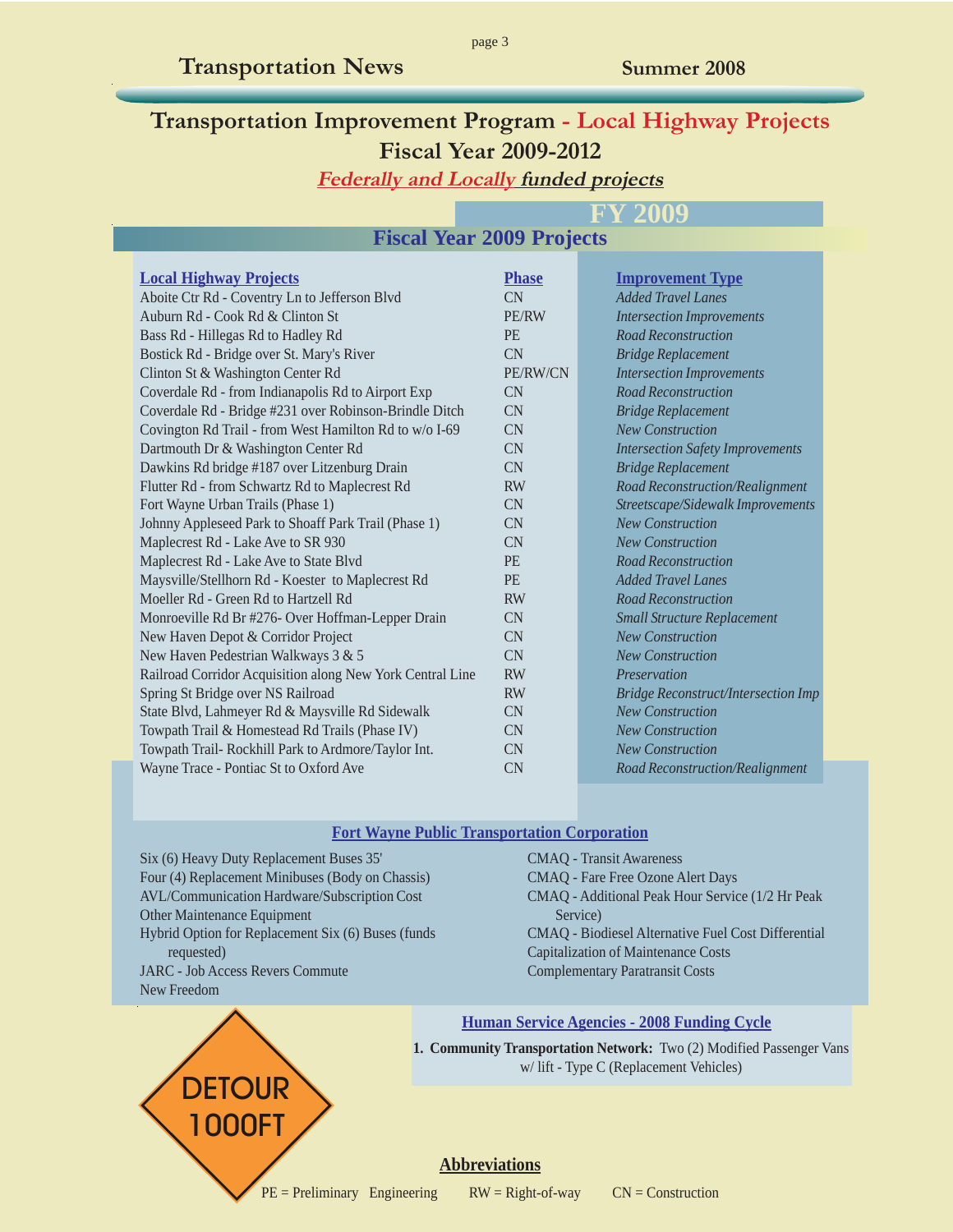# **Transportation Improvement Program - Local Highway Projects Fiscal Year 2009-2012**

page 4

**Federally and Locally funded projects**

#### **Fiscal Year 2010 Projects FY 2010**

| <b>Local Highway Projects</b>                    | <b>Phase</b> | <b>Improvement Type</b>                    |
|--------------------------------------------------|--------------|--------------------------------------------|
| Auburn Rd - Cook Rd & Clinton St                 | CN           | <b>Intersection Improvements</b>           |
| Carroll Rd - Corbin Rd to .5 mi w/o Corbin Rd    | PE.          | Road Reconstruction/Realignment            |
| Clinton St (US 27) - Bridge over St Mary's River | CN           | <b>Bridge Replacement</b>                  |
| Gump Rd - SR 3 to Coldwater Rd                   | <b>RW</b>    | <b>Road Reconstruction</b>                 |
| Landin Rd - North River Rd to Maysville Rd       | <b>PE</b>    | Road Reconstruction/Realignment            |
| Maplecrest Rd - Lake Ave to State Blvd           | <b>RW</b>    | <b>Road Reconstruction</b>                 |
| Maysville Rd & Stellhorn Rd                      | <b>RW</b>    | <b>Intersection Improvements</b>           |
| St. Joe Center Rd - Reed Rd to Maplecrest Rd     | <b>PE</b>    | Road Reconstruction/Realignment            |
| Spring St Bridge over NS Railroad                | CN.          | <b>Bridge Reconstruct/Intersection Imp</b> |
| State Blvd - Spy Run Ave to Clinton St           | <b>RW</b>    | <b>Added Travel Lanes</b>                  |

#### **Fort Wayne Public Transportation Corporation**

Six (6) Heavy Duty Replacement Buses 35' One (1) Replacement Supervisor Vehicle One (1) Replacement Maintenance Truck Computer/ Office Equipment AVL/Communication Hardware/Subscription Cost

#### Other Maintenance Equipment Hybrid Option for Replacement Six (6) Buses (funds requested) Capitalization of Maintenance Costs Complementary Paratransit Costs

# **Transportation Improvement Program - Local Highway Projects Fiscal Year 2009-2012**

**Federally and Locally funded projects**

|                                                | <b>FY 2011</b>                   |                                 |  |
|------------------------------------------------|----------------------------------|---------------------------------|--|
|                                                | <b>Fiscal Year 2011 Projects</b> |                                 |  |
| <b>Local Highway Projects</b>                  | <b>Phase</b>                     | <b>Improvement Type</b>         |  |
| Bass Rd - Hillegas Rd to Hadley Rd             | <b>RW</b>                        | <b>Road Reconstruction</b>      |  |
| Carroll Rd - Corbin Rd to .5 mi w/o Corbin Rd  | <b>RW</b>                        | Road Reconstruction/Realignment |  |
| Flutter Rd - from Schwartz Rd to Maplecrest Rd | CN                               | Road Reconstruction/Realignment |  |
| Gump Rd - SR 3 to Coldwater Rd                 | CN                               | <b>Road Reconstruction</b>      |  |
| Landin Rd - North River Rd to Maysville Rd     | <b>RW</b>                        | Road Reconstruction/Realignment |  |
| Moeller Rd - Green Rd to Hartzell Rd           | CN                               | <b>Road Reconstruction</b>      |  |
| State Blvd - Spy Run Ave to Clinton St         | CN                               | <b>Added Travel Lanes</b>       |  |
|                                                |                                  |                                 |  |

#### **Fort Wayne Public Transportation Corporation**

Four (4) Heavy Duty Replacement Buses AVL/Communication Hardware/Subscription Cost Other Maintenance Equipment

Hybrid Option for Replacement Six (4) Buses (funds requested) Capitalization of Maintenance Costs Complementary Paratransit Costs

#### **Abbreviations**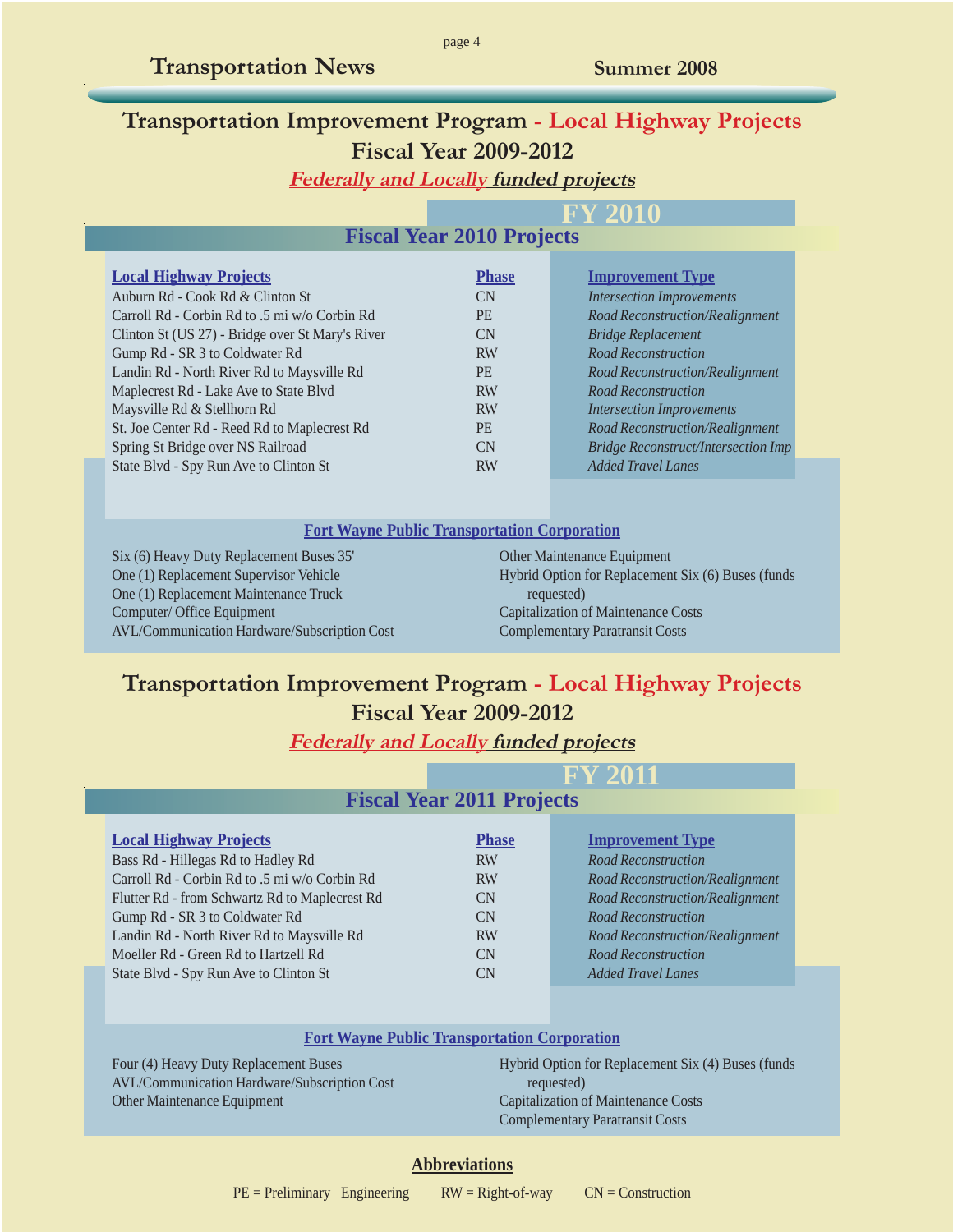# <span id="page-4-0"></span>**Transportation Improvement Program - Local Highway Projects Fiscal Year 2009-2012**

**Federally and Locally funded projects**

|                                                                                                                                                                                                     |                                             | <b>FY 2012</b>                                                                                                                                                 |
|-----------------------------------------------------------------------------------------------------------------------------------------------------------------------------------------------------|---------------------------------------------|----------------------------------------------------------------------------------------------------------------------------------------------------------------|
|                                                                                                                                                                                                     | <b>Fiscal Year 2012 Projects</b>            |                                                                                                                                                                |
| <b>Local Highway Projects</b><br>Carroll Rd - Corbin Rd to .5 mi w/o Corbin Rd<br>Maysville Rd & Stellhorn Rd<br>St. Joe Center Rd - Reed Rd to Maplecrest Rd<br>State Blvd - Clinton St to Cass St | <b>Phase</b><br>CN<br>CN<br><b>RW</b><br>CN | <b>Improvement Type</b><br>Road Reconstruction/Realignment<br><b>Intersection Improvements</b><br>Road Reconstruction/Realignment<br><b>Added Travel Lanes</b> |
| <b>Fort Wayne Public Transportation Corporation</b>                                                                                                                                                 |                                             |                                                                                                                                                                |
| Eight (8) Replacement Minibuses (body on chassis)<br>Rehab/Renovate Administration/Maintenance Facility<br>Computer/Office Equipment<br>AVL/Communication Hardware/Subscription Cost                |                                             | Other Maintenance Equipment<br><b>Capitalization of Maintenance Costs</b><br><b>Complementary Paratransit Costs</b>                                            |

# **Transportation Improvement Program - Local Highway Projects Fiscal Year 2009-2012**

○○○○○○○○○○ ○○○○○○○○○○○○○○○○○○○○○○○○○○○○○○○○○○○○○○

**Locally funded only projects**

| <b>Fiscal Year 2009 - 2012 Projects</b>   |              |                                  |
|-------------------------------------------|--------------|----------------------------------|
| <b>Local Highway Projects</b>             | <b>Phase</b> | <b>Improvement Type</b>          |
| Anthony Blvd - Fairfax ave to Capital Ave | <b>CN</b>    | Road Rehabilitation              |
| Ardmore Ave & Taylor St                   | CN.          | <b>Intersection Improvements</b> |
| Ardmore Ave - Jefferson Blvd to Taylor St | CN.          | Road Reconstruction              |
| Barnett Rd - SR 37 to Notestine Rd        | CN           | Road Reconstruction              |
| Bass Rd & Scott Rd                        | CN           | <b>Intersection Improvements</b> |
| Butler Rd & Hillegas Rd                   | <b>CN</b>    | <b>Intersection Improvements</b> |
| Cook Rd & Huguenard Rd                    | <b>CN</b>    | <b>Intersection Improvements</b> |
| Union Chapel Rd & Leo Rd/SR 1             | CN           | <b>Intersection Improvements</b> |

#### **Abbreviations**

 $PE = Preliminary$  Engineering  $RW = Right-of-way$   $CN = Construction$ 



# **NIRCC Going Digital**

NIRCC is moving into the digital age. If you received this newsletter by mail and would like to continue to receiving it please email NIRCC at matt.peters @co.allen.in.us and request our digital version. The next publication of the Transportation Times will only be sent via email. You can also download the latest newsletter from our website at www.nircc.com.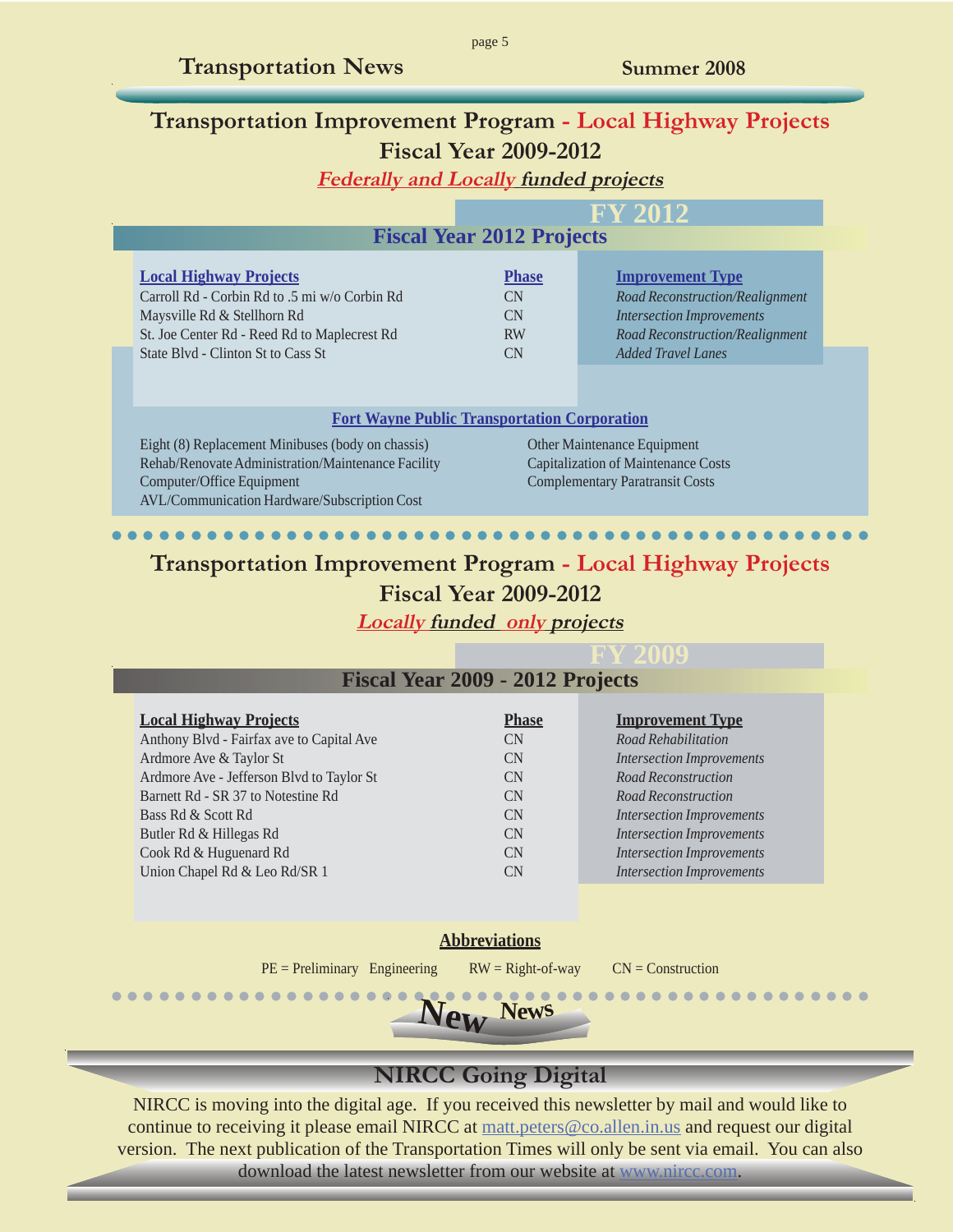# **Transportation Improvement Program - INDOT Highway Projects Fiscal Year 2009-2012**

page 6

### **Federally and State funded projects**

# **FY 2009**

# **Fiscal Year 2009 Projects**

| <b>State Highway Projects</b>                                             | <b>Phase</b> | <b>Improvement Type</b>              |
|---------------------------------------------------------------------------|--------------|--------------------------------------|
| Pedestrian Bridge over Crescent Ave (IPFW)                                | <b>PE</b>    | <b>Bridge Inspection</b>             |
| SR 3: from Ludwig Rd to Dupont Rd (includes signals & signs)              | CN           | <b>Added Travel Lanes</b>            |
| SR 14: @ Allen / Whitley County Line Road, 5.74 mi w/o I-69               | <b>RW</b>    | <b>Intersection Improvements</b>     |
| SR 14: from Scott Rd to West Hamilton Rd                                  | <b>RW</b>    | <b>Added Travel Lanes</b>            |
| US 24: @ SR 101 (Ph. 4a)                                                  | <b>CN</b>    | <b>New Interschange Construction</b> |
| US 24: from .5 mi w/o Webster Rd to .5 mi w/o SR 101(Ph. 3)               | CN           | <b>New Construction</b>              |
| US 24: from .5 mi $e$ /o I-469 to .5 mi $e$ /o Ryan / Bruick Rd(Ph.1)     | <b>RW</b>    | <b>New Construction</b>              |
| US 27: realign SB US 27: Spy Run Creek to 4th St(Includes Bridge)         | <b>RW</b>    | <b>Road Reconstruction</b>           |
| US 27: over Valentine Ditch, 3.2 mi n/o Adams/Allen County Line           | <b>PE</b>    | <b>Small Structure Replacement</b>   |
| US 30: Solon Ditch, Solon Rd Branch, Seegar Ditch and Spy Run Cr CN       |              | Pipe Lining                          |
| US 33: over s Branch of Benward Ditch, 2.85 mi n/o US 30                  | CN           | <b>Small Structure Replacement</b>   |
| I-69: from .86 mi. $n/o$ SR 1 to 9.87 mi. $n/o$ SR 1 (includes sm struc.) | <b>PE</b>    | <b>Pavement Rehabilitation</b>       |
| I-69: at Airport Exp/Lwr Huntington Rd Interchange                        | <b>PE</b>    | Lighting                             |
| I-69: Covington Rd bridge over I-69, 2.07 mi n/o US 24                    | <b>PE</b>    | <b>Bridge Replacement</b>            |
| I-69: Hursh Rd bridge over I-69, 6.15 mi. s/o SR 8                        | <b>CN</b>    | <b>Bridge Rehabilitation</b>         |
| I-469: from I-69 South to SR 37 Jct                                       | <b>PE</b>    | Signing Installation / Repair        |
| I-469: from 0.7 mi. w/o Marion Ctr Rd to 0.12 mi. s/o Tillman Rd          | <b>PE</b>    | <b>Pavement Rehabilitation</b>       |
| I-469: bridges over US 27 (Twin Structures)                               | CN           | <b>Bridge Painting</b>               |
| SR 930: from 2.67 mi. $w/o$ I-469 to Minnich Rd                           | <b>PE</b>    | <b>Added Travel Lanes</b>            |
|                                                                           |              |                                      |

# **Transportation Improvement Program - INDOT Highway Projects Fiscal Year 2009-2012**

#### **Federally and State funded projects**

# **FY 2010 Fiscal Year 2010 Projects**

| <b>State Highway Projects</b>                                              | Phase     | <b>Improvement Type</b>            |
|----------------------------------------------------------------------------|-----------|------------------------------------|
| SR 1: from I-69 to 0.21 mi e/o Tonkel Rd(sm structures, signals, signs) CN |           | <b>Added Travel Lanes</b>          |
| SR 1: @ Amstutz Rd, 5.5 mi. n/o I-69                                       | CN.       | <b>Intersection Improvements</b>   |
| SR 14: @ Allen / Whitley County Line Road, 5.74 mi w/o I-69                | <b>CN</b> | <b>Intersection Improvements</b>   |
| US 24: .5 mi e/o Ryan / Bruick Rd to .5 mi w/o Webster Rd (Ph. 2)          | <b>CN</b> | <b>New Construction</b>            |
| US 24: from .5 mi e/o I-469 to .5 mi e/o Ryan / Bruick Rd (Ph. 1)          | <b>CN</b> | <b>New Construction</b>            |
| US 33: over N Branch of Benward Ditch, 3.28 mi. n/o US 30                  | CN        | Sm Structure Replace/New Bridge    |
| I-69: from .86 mi. n/o SR 1 to 9.87 mi. n/o SR 1 (includes sm struc.) CN   |           | <b>Pavement Rehabilitation</b>     |
| I-69: Covington Rd bridge over I-69, 2.07 mi n/o US 24                     | <b>RW</b> | <b>Bridge Replacement</b>          |
| I-69: at Airport Exp/Lwr Huntington Rd Interchange                         | CN.       | Lighting                           |
| I-69: over Dennis Ditch, 1.7 mi. n/o Lafayette Center Rd Interchange CN    |           | Pipe Lining                        |
| SR 930: from 2.67 mi. $w/o$ I-469 to Minnich Rd                            | <b>RW</b> | <b>Added Travel Lanes</b>          |
| Old Maumee Rd #478001E                                                     | CN.       | <b>Railroad Protection Upgrade</b> |
|                                                                            |           |                                    |

| <b>Improvement Type</b>                |
|----------------------------------------|
| <b>Added Travel Lanes</b>              |
| <b>Intersection Improvements</b>       |
| <b>Intersection Improvements</b>       |
| <b>New Construction</b>                |
| <b>New Construction</b>                |
| <b>Sm Structure Replace/New Bridge</b> |
| <b>Payement Rehabilitation</b>         |
| <b>Bridge Replacement</b>              |
| Lighting                               |
| Pipe Lining                            |
| <b>Added Travel Lanes</b>              |
|                                        |

#### **Railroad Protection Upgrade**

#### **Abbreviations**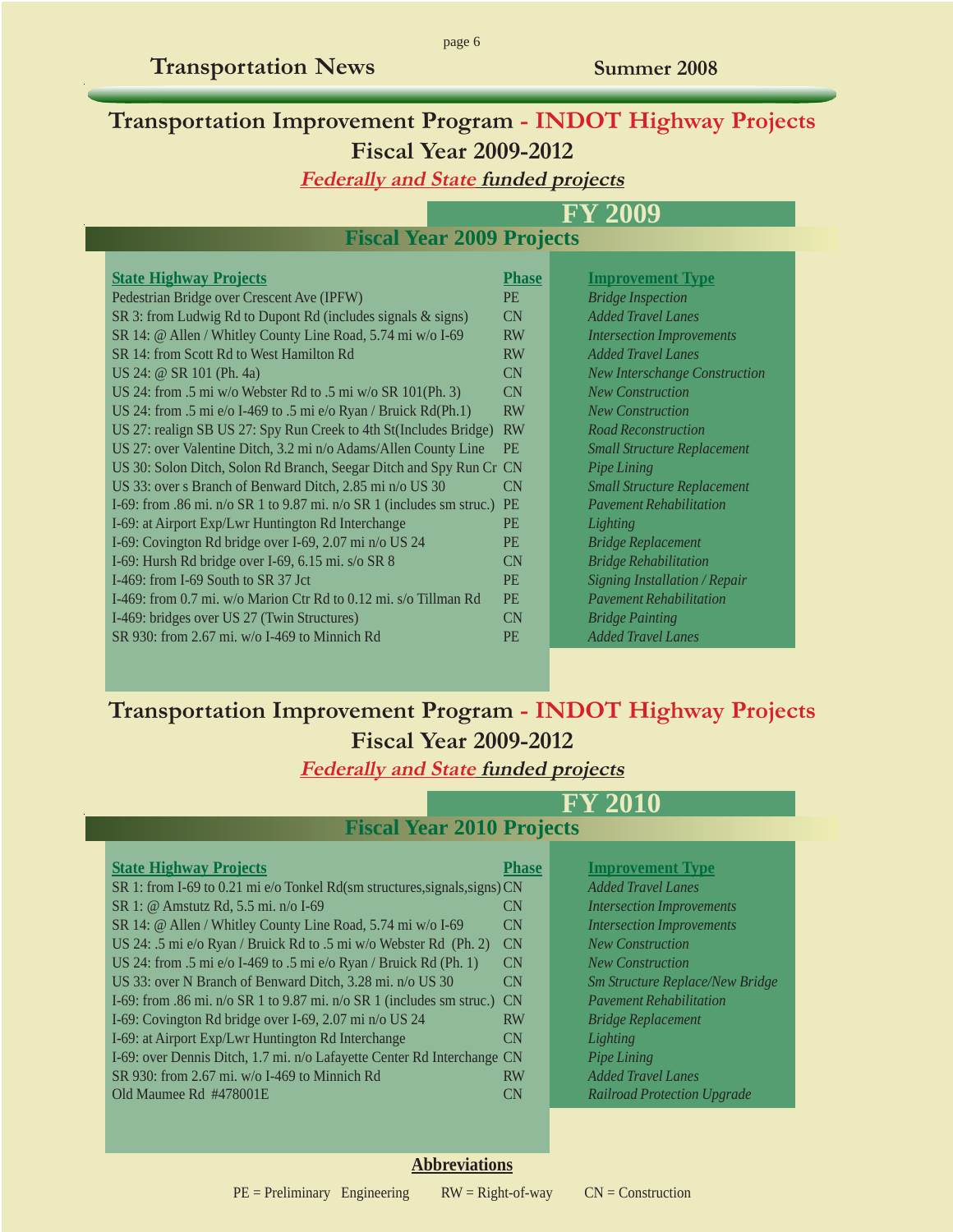# <span id="page-6-0"></span>**Transportation Improvement Program - INDOT Highway Projects Fiscal Year 2009-2012**

**Federally and State funded projects**

#### **FY 2011**

# **Fiscal Year 2011 Projects**

| <b>State Highway Projects</b>                                     | <b>Phase</b>   | <b>Improvement Type</b>              |
|-------------------------------------------------------------------|----------------|--------------------------------------|
| Pedestrian Bridge over Crescent Ave (IPFW)                        | <b>PE</b>      | <b>Bridge Inspection</b>             |
| US 27: realign SB US 27: Spy Run Creek to 4th St(Includes Bridge) | <b>CN</b>      | <b>Road Reconstruction</b>           |
| I-69: Covington Rd bridge over I-69, 2.07 mi n/o US 24            | CN             | <b>Bridge Replacement</b>            |
| SR 101: bridge over Maumee River, 1.08 mi n/o US 24 E             | CN.            | <b>Bridge Rehabilitation</b>         |
| I-469: from 0.7 mi. w/o SR 1 to 0.5 mi. e/o US 27                 | CN             | <b>Pavement Replacement</b>          |
| I-469: from I-69 South to SR 37 Jct                               | <b>CN</b>      | <b>Signing Installation / Repair</b> |
| I-469: from BR over Wheelock Rd to I 69 N Jct                     | P <sub>E</sub> | <b>Pavement Rehabilitation</b>       |
|                                                                   |                |                                      |

# **Transportation Improvement Program - INDOT Highway Projects Fiscal Year 2009-2012**

**Federally and State funded projects**

| <b>Fiscal Year 2012 Projects</b>                                                                                                                                                                                                                                                                                                                              |                                                         | <b>FY 2012</b>                                                                                                                                                                                               |
|---------------------------------------------------------------------------------------------------------------------------------------------------------------------------------------------------------------------------------------------------------------------------------------------------------------------------------------------------------------|---------------------------------------------------------|--------------------------------------------------------------------------------------------------------------------------------------------------------------------------------------------------------------|
| <b>State Highway Projects</b><br>SR 14: from Scott Rd to West Hamilton Rd<br>US 27: over Valentine Ditch, 3.2 mi n/o Adams/Allen County Line<br>US 30: Bridge #3 of Seegar Ditch<br>I-469: from 0.7 mi. w/o Marion Ctr Rd to 0.12 mi. s/o Tillman Rd<br>I-469: from BR over Wheelock Rd to I 69 N Jct<br>SR 930: Bridges over NS railroad, 5.36 mi. e/o US 27 | <b>Phase</b><br>CN<br><b>RW</b><br>CN<br>CN<br>CN<br>CN | <b>Improvement Type</b><br><b>Added Travel Lanes</b><br><b>Small Structure Replacement</b><br>Pipe Lining<br><b>Payement Rehabilitation</b><br><b>Pavement Replacement</b><br><b>Bridge Deck Replacement</b> |
| <b>Abbreviations</b><br>$PE = Preliminary$ Engineering                                                                                                                                                                                                                                                                                                        | $RW = Right-of-way$                                     | $CN = Construction$                                                                                                                                                                                          |

○○○○○○○○○○ ○○○○○○○○○○○○○○○○○○○○○○○○○○○○○○○○○○○○○○

#### *Long Range Transportation Plan* **Continued...**

is to achieve an efficient and safe transportation system for the movement of people and goods, while simultaneously improving the economic and environmental conditions of the community.

# *Transportation Improvement Program Continued...*

Projects for the TIP are taken from the current long range transportation plan. The most recent long range plan is the amended version of the 2030 Long-Range Transportation Plan. The amended 2030 Transportation Plan is a comprehensive transportation plan that addresses the future needs of the transportation system. It includes highway, transit, pedestrian, and bicycle improvement projects and policies. The projects and policies help NIRCC, the Urban Transportation Advisory Board (UTAB) and all the various jurisdictions address the future needs of the transportation system.

The FY 2009-2012 TIP has been approved and is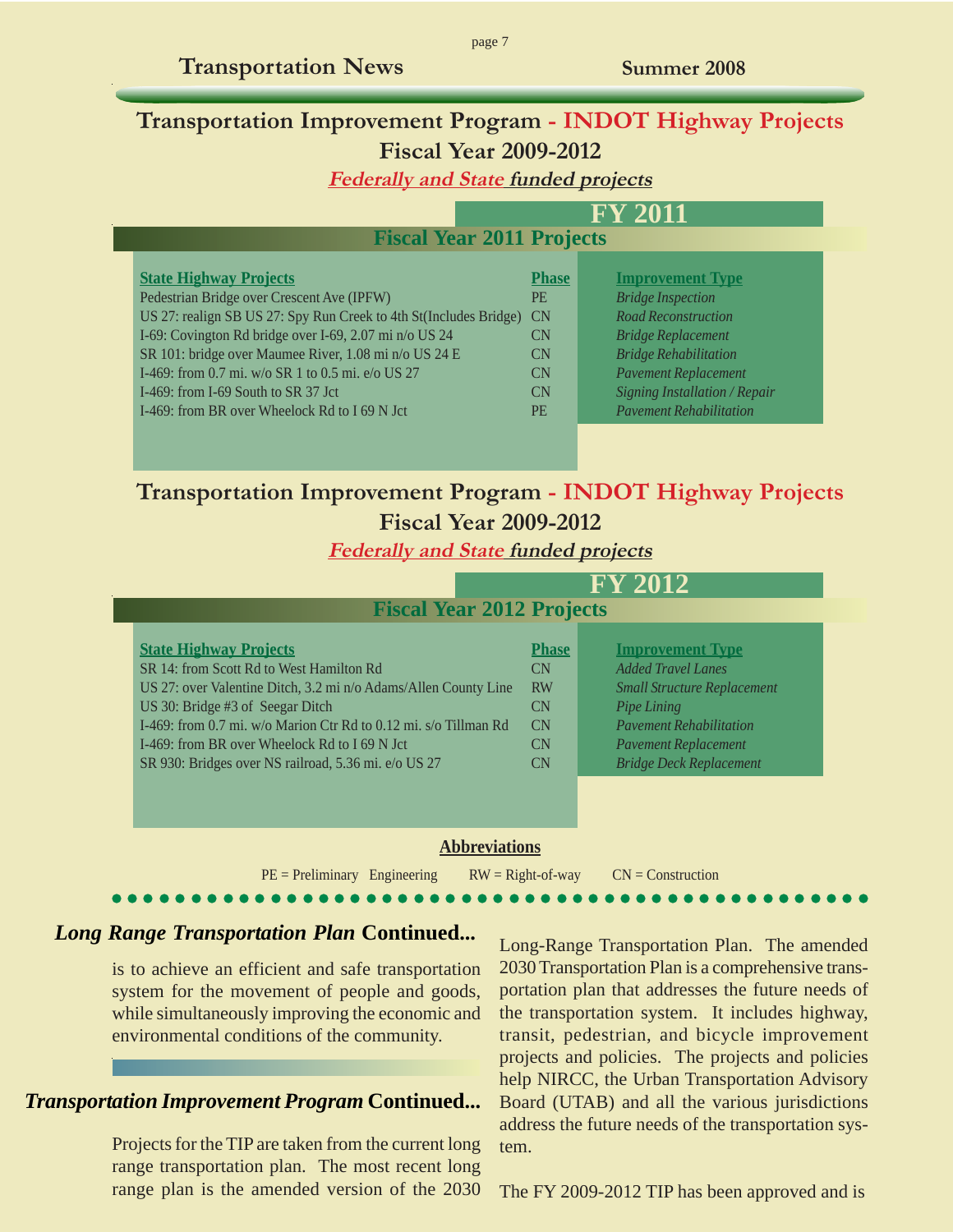

○○○○○○○○○○ ○○○○○○○○○○○○○○○○○○○○○○○○○○○○○○○○○○○○○○

currently available on NIRCC's new and improved website. Just go to www.nircc.com. You can also see a summarized version of the FY 2009-2012 TIP projects starting on page 3 of this newsletter. Pages 3 through 5 list the projects that are funded with locally matched federal funds. The second half of page 5 lists projects funded by only local funds. The federally funded projects using Indiana Department of Transportation matching funds

are listed on pages 6 and 7. There are maps illustrating these local and state projects on pages 8 and 9.

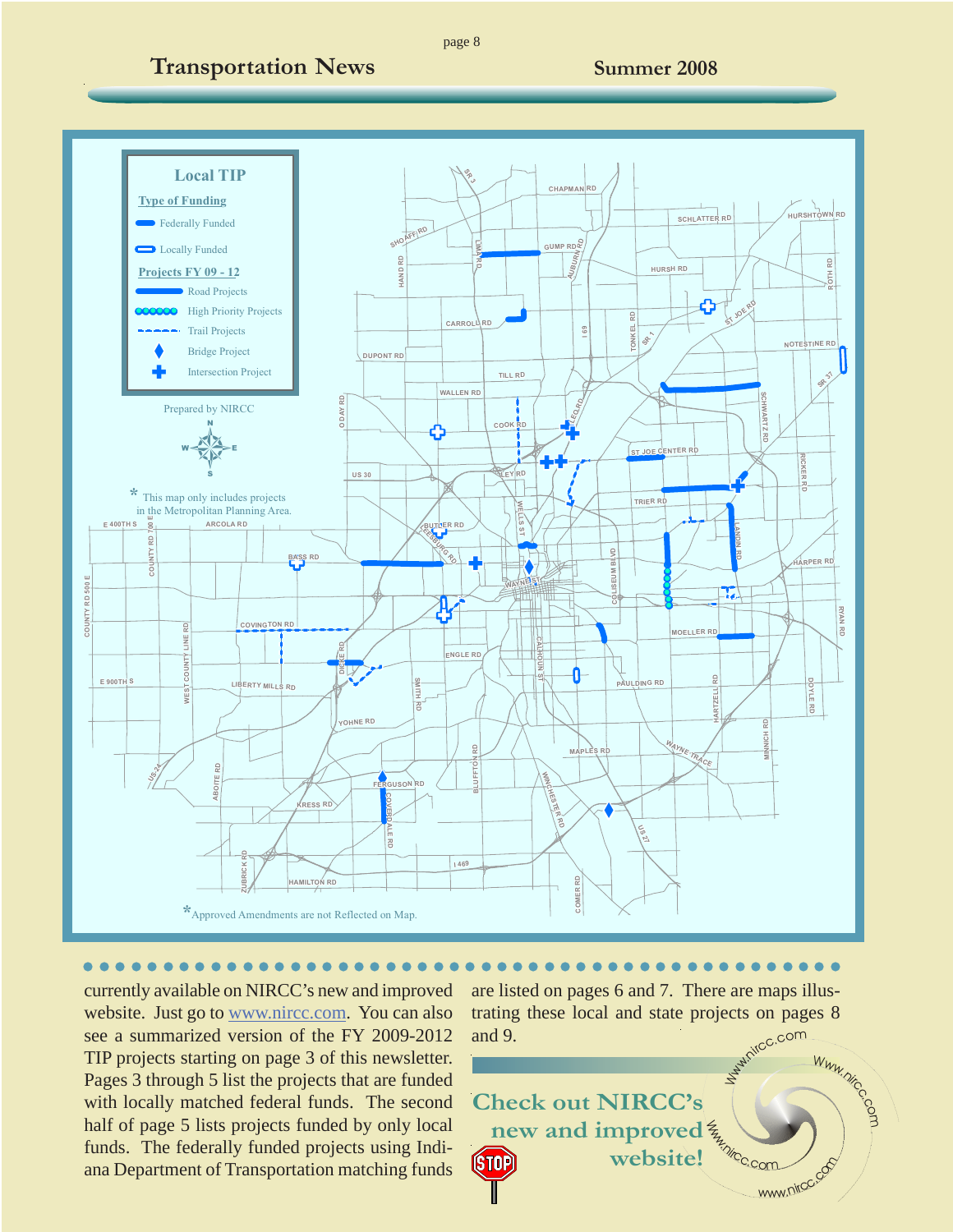<span id="page-8-0"></span>

page 9

# ○○○○○○○○○○ ○○○○○○○○○○○○○○○○○○○○○○○○○○○○○○○○○○○○○○ **Ne<sup>w</sup> <sup>N</sup>ew<sup>s</sup>**

#### *Staff in the NEWS!* **Continued...**



Senior Planner Jerry Foust was recently pictured in the News-Sentinel for his interview about how NIRCC collects and analyses crash data along streets and at intersections. NIRCC is currently taking a de-

tailed look at a number of accident locations. NIRCC will finalize a list of accident locations this summer and present them to the next Safety Forum.

Matt Vondran, Principal Transportation Planner at NIRCC, was recently pictured in The Monroeville News for his work on the grant awarded to the Town of Monroeville. Lt. Governor Becky